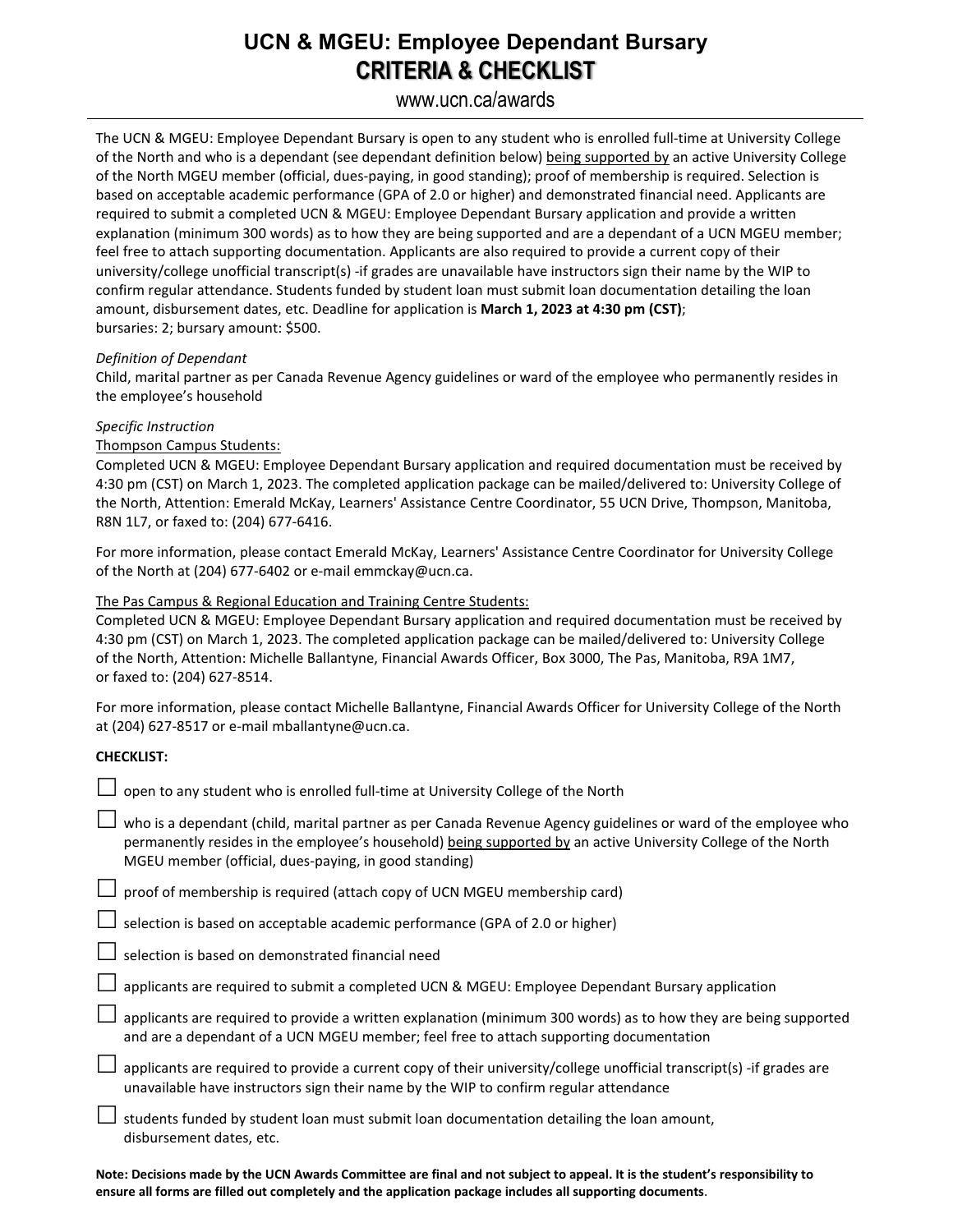

**The Pas Campus & Regional Education and Training Centre Students**

Michelle Ballantyne, Financial Awards Officer Box 3000, The Pas, Manitoba, R9A 1M7 Phone: (204) 627-8517 Fax: (204) 627-8514 Toll-free: 1-866-627-8500 Extension: 8517

**Thompson Campus Students**

Emerald McKay, Learners' Assistance Centre Coordinator 55 UCN Drive, Thompson, Manitoba, R8N 1L7 Phone: (204) 677-6402 Fax: (204) 677-6416 Toll-free: 1-866-677-6450 Extension: 6402

# **Award, Bursary & Scholarship Application**

| -PRINT ALL INFORMATION IN BLACK INK ONLY-                                                                                                                           | APPLICATION AVAILABLE IN ANOTHER FORMAT UPON REQUEST. |                                                                                                                    |                                                                                                  |         |                    |                   |                                                   |  |
|---------------------------------------------------------------------------------------------------------------------------------------------------------------------|-------------------------------------------------------|--------------------------------------------------------------------------------------------------------------------|--------------------------------------------------------------------------------------------------|---------|--------------------|-------------------|---------------------------------------------------|--|
| Name of award applying for:                                                                                                                                         |                                                       |                                                                                                                    |                                                                                                  |         | Date: (yyyy/mm/dd) |                   |                                                   |  |
| <b>UCN &amp; MGEU: Employee Dependant Bursary</b>                                                                                                                   |                                                       |                                                                                                                    |                                                                                                  |         |                    |                   |                                                   |  |
| PERSONAL INFORMATION                                                                                                                                                |                                                       |                                                                                                                    |                                                                                                  |         |                    |                   |                                                   |  |
| Student number:                                                                                                                                                     |                                                       |                                                                                                                    | Social insurance number:                                                                         |         |                    |                   |                                                   |  |
|                                                                                                                                                                     |                                                       |                                                                                                                    |                                                                                                  |         |                    |                   |                                                   |  |
| First name:                                                                                                                                                         |                                                       |                                                                                                                    | Last name:                                                                                       |         |                    |                   |                                                   |  |
|                                                                                                                                                                     |                                                       |                                                                                                                    |                                                                                                  |         |                    |                   |                                                   |  |
| Date of birth: (yyyy/mm/dd)                                                                                                                                         | Gender:                                               |                                                                                                                    | Marital status:                                                                                  |         |                    |                   |                                                   |  |
| Are you a dependant of a UCN MGEU member? (please attach copy of UCN MGEU membership card)                                                                          |                                                       | Common-law $\Box$ Separated, divorced, widowed<br>Single $\Box$ Married $\Box$<br>Relationship to UCN MGEU member: |                                                                                                  |         |                    |                   |                                                   |  |
| $\Box$ Yes $\Box$ No                                                                                                                                                |                                                       |                                                                                                                    |                                                                                                  |         |                    |                   |                                                   |  |
| Name of UCN MGEU member:                                                                                                                                            |                                                       |                                                                                                                    | Permanent mailing address:                                                                       |         |                    |                   |                                                   |  |
|                                                                                                                                                                     |                                                       |                                                                                                                    |                                                                                                  |         |                    |                   |                                                   |  |
| City:                                                                                                                                                               |                                                       | Province:                                                                                                          |                                                                                                  |         |                    |                   | Postal code:                                      |  |
|                                                                                                                                                                     |                                                       |                                                                                                                    |                                                                                                  |         |                    |                   |                                                   |  |
| Phone:                                                                                                                                                              |                                                       |                                                                                                                    |                                                                                                  | E-mail: |                    |                   |                                                   |  |
| $(H)$ (<br>$(C)$ (                                                                                                                                                  | $(W)$ $($                                             |                                                                                                                    |                                                                                                  |         |                    |                   |                                                   |  |
| <b>EDUCATIONAL BACKGROUND</b>                                                                                                                                       |                                                       |                                                                                                                    |                                                                                                  |         |                    |                   |                                                   |  |
| University/college program of study:                                                                                                                                |                                                       |                                                                                                                    | Term:                                                                                            |         |                    | Enrolled in:      |                                                   |  |
|                                                                                                                                                                     |                                                       |                                                                                                                    |                                                                                                  |         |                    |                   | $\Box$ Full-time studies $\Box$ Part-time studies |  |
| Term GPA: (please attach current copy of unofficial transcript(s); if grades are<br>unavailable have your instructors sign their name by the WIP to confirm regular |                                                       |                                                                                                                    | Course-load for term:<br>Program length: (e.g. year 2 of 4 year program)                         |         |                    |                   |                                                   |  |
| attendance)                                                                                                                                                         |                                                       |                                                                                                                    |                                                                                                  | $\%$    | year               |                   | of                                                |  |
| <b>FAMILY INFORMATION</b>                                                                                                                                           |                                                       |                                                                                                                    |                                                                                                  |         |                    |                   |                                                   |  |
| Number of dependents under the age of 18 residing with you:                                                                                                         |                                                       |                                                                                                                    |                                                                                                  |         |                    |                   |                                                   |  |
| $\Box$ 1 $\Box$ 2 $\Box$ 3 $\Box$ 4 $\Box$ 5 $\Box$ 6 $\Box$ 7 $\Box$ 8 $\Box$ 9 $\Box$ 10 $\Box$ Not applicable                                                    |                                                       |                                                                                                                    |                                                                                                  |         |                    |                   |                                                   |  |
| List ages of dependents:                                                                                                                                            |                                                       |                                                                                                                    | Is spouse, common-law:<br>$\Box$ Employed $\Box$ Unemployed $\Box$ Student $\Box$ Not applicable |         |                    |                   |                                                   |  |
|                                                                                                                                                                     |                                                       |                                                                                                                    |                                                                                                  |         |                    |                   |                                                   |  |
| <b>FUNDING SOURCES</b><br>How will you be financing your education? (please check those that apply)                                                                 |                                                       |                                                                                                                    |                                                                                                  |         |                    |                   |                                                   |  |
| Canada/Manitoba Student Loan/Grants/Bursaries/Scholarships/Awards (please attach proof of loan amount and loan details, e.g. disbursement dates, etc.)              |                                                       |                                                                                                                    |                                                                                                  |         |                    |                   |                                                   |  |
|                                                                                                                                                                     |                                                       |                                                                                                                    |                                                                                                  |         |                    |                   |                                                   |  |
| Manitoba Employment & Training Services □ Parent/s, Relative, Donor                                                                                                 |                                                       |                                                                                                                    |                                                                                                  |         |                    |                   |                                                   |  |
| Band, Tribal Council, Manitoba Metis Federation (name)<br>1988 - The Manitoba Metis Federation (name)<br>Financing will be:                                         | Other_                                                |                                                                                                                    |                                                                                                  |         |                    |                   |                                                   |  |
| Full (books, tuition/fees and living allowance) D Partial (please circle those that apply: books, tuition/fees, living allowance)                                   |                                                       |                                                                                                                    |                                                                                                  |         |                    |                   |                                                   |  |
| List funding source name(s) and percent or amount of financing for term:                                                                                            |                                                       |                                                                                                                    |                                                                                                  |         |                    |                   |                                                   |  |
|                                                                                                                                                                     |                                                       |                                                                                                                    |                                                                                                  |         |                    |                   |                                                   |  |
| Source Name(s)                                                                                                                                                      |                                                       |                                                                                                                    |                                                                                                  |         |                    | Percent or Amount |                                                   |  |
|                                                                                                                                                                     |                                                       |                                                                                                                    |                                                                                                  |         |                    |                   | $%$ or $\frac{6}{1}$                              |  |
|                                                                                                                                                                     |                                                       |                                                                                                                    |                                                                                                  |         |                    |                   | $%$ or $\frac{2}{1}$                              |  |
|                                                                                                                                                                     |                                                       |                                                                                                                    |                                                                                                  |         |                    |                   |                                                   |  |